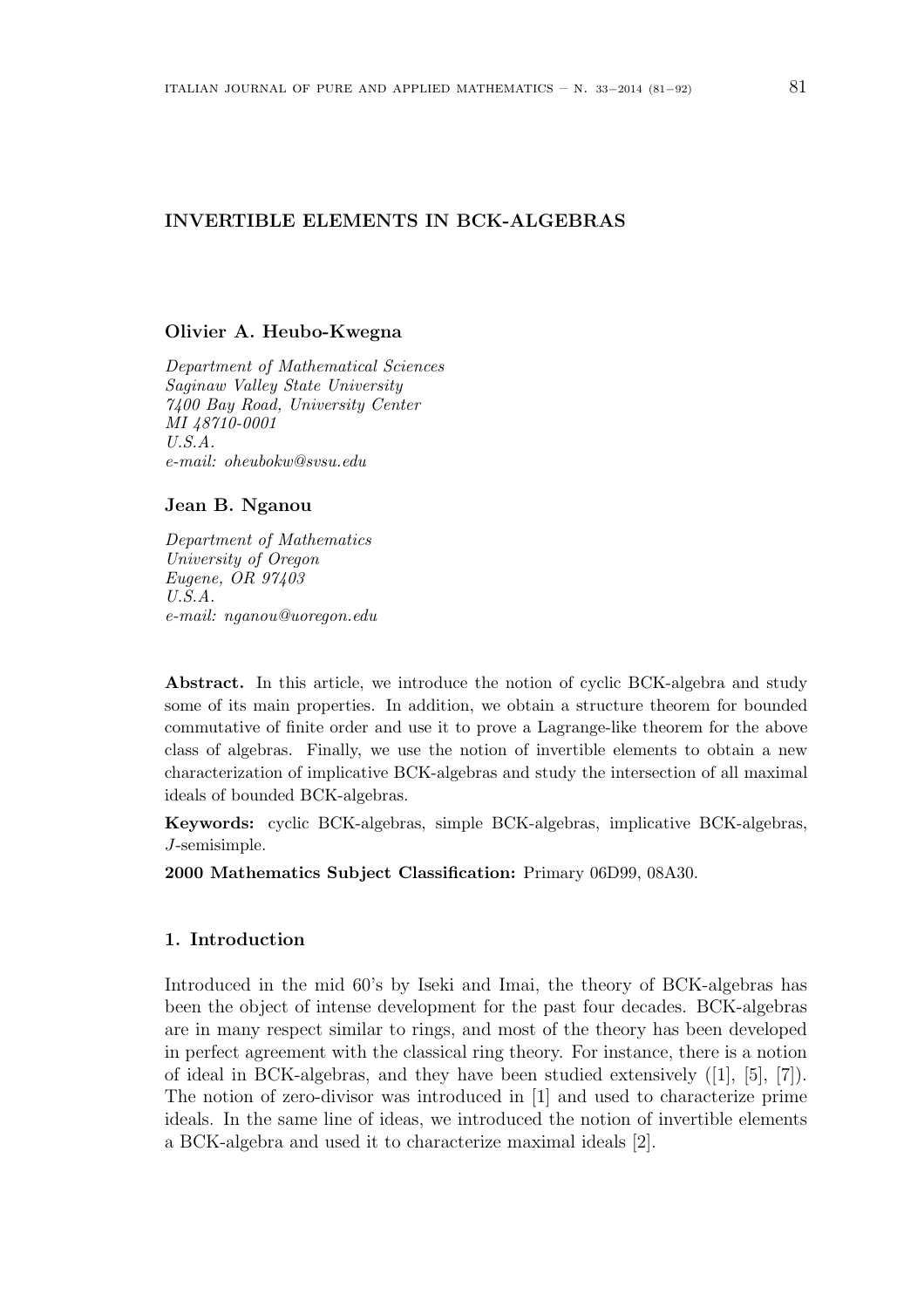In the present work, we introduced Cyclic BCK-algebras, which seems to be structurally the simplest, as they are representable using only one element. We explore some of the applications of invertible elements. We prove that for every order, there exists a unique (up to isomorphism) cyclic BCK-algebra of that order. This approach gives a new description and characterization of bounded commutative BCK-chains of finite order as treated in [4]. We also prove that sub-algebras of a cyclic BCK-algebra are also cyclic. Using the newly introduced notion and some results from [4], we obtain a structure theorem for bounded commutative BCK-algebras. As a consequence of this theorem, we obtain a Lagrangelike theorem for finite bounded commutative BCK-algebras. A new characterization of implicative algebras among bounded commutative algebras in terms of invertible elements is also established. In the final section, we revisit the notion of J-semisimple for bounded BCK-algebras as introduced in 1978 by J. Ahsan and E. Deeba (for details on J-semisimple see  $[3, \S 5.3]$ ). The notion J-semisimplicity for BCK-algebras corresponds to the well known semisimplicity in classical ring theory. Having introduced the notion of invertibility, we are able to use this to offer a fresh treatment of J-simisimplicity in BCK-algebras. Among other things, we prove that every finite bounded commutative BCK-algebra is J-semisimple.

#### 2. Preliminaries and notations

A BCK-algebra is a set X with a binary operation  $\star$  and a constant 0 satisfying the following axioms:

- (i)  $(x \star y) \star (x \star z) \leq z \star y$
- (ii)  $x \star (x \star y) \leq y$
- (iii)  $x \leq x$
- $(iv)$  0  $\lt x$
- (v)  $x \leq y$  and  $y \leq x$  implies that  $x = y$

where  $x \leq y$  if and only if  $x \star y = 0$ . A key property of BCK-algebras as proved in [[6], Eq.3] is the following:

$$
(3) \qquad \qquad (x \star y) \star z = (x \star z) \star y
$$

In addition, if there is an element  $1 \in X$  such that  $x \leq 1$  for all  $x \in X$ , then X is said to be *bounded* and we set  $Nx = 1 \star x$ . If we denote  $x \wedge y$  by  $y \star (y \star x)$ , then X is said to be *commutative* if  $x \wedge y = y \wedge x$  for all  $x, y \in X$ . A BCK-algebra is *implicative* if  $x \star (y \star x) = x$  for all  $x, y \in X$ .

A subset I of a BCK-algebra X is an *ideal*, if  $0 \in I$  and if  $x, y \star x \in I$ , then  $y \in I$ . Let A be a subset of a BCK-algebra X, the ideal generated by A, denoted by  $\langle A \rangle$  is the set of all  $x \in X$  such that  $(x \star a_1) \star a_2 \star \ldots a_n = 0$  for some  $a_1, a_2, \ldots, a_n \in A$  [7, Theorem 3]. If  $A = \{a\}$ , we denote  $\langle A \rangle$  by  $\langle a \rangle$  the ideal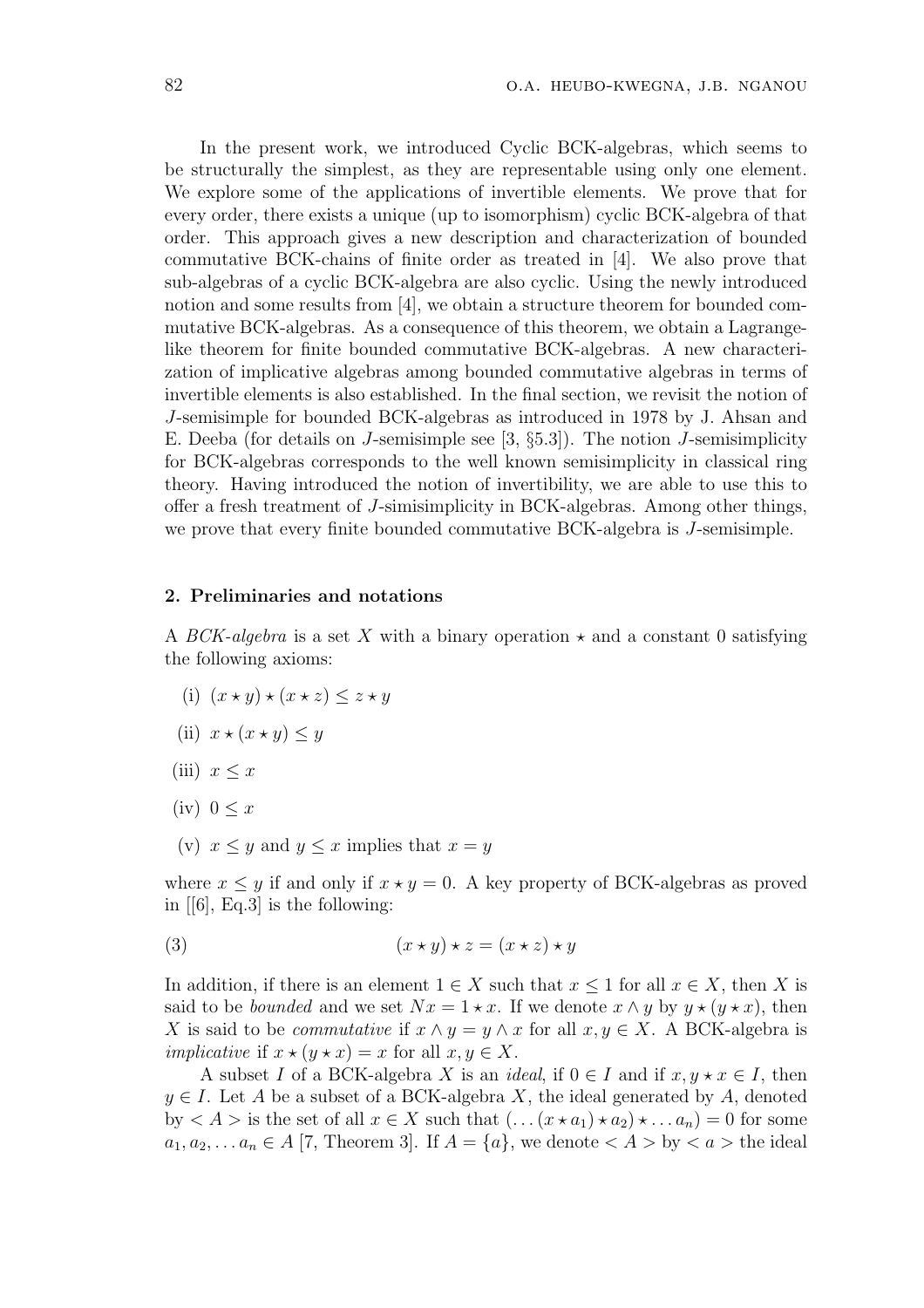generated by a. We denote the expression  $(\ldots (x \star a) \star a) \star \ldots a$  by  $x \star a^n$ , where n is the number of times a appears in the expression, in particular  $x \star a^0 = x$ . In which case  $\langle a \rangle = \{x \in X : \exists n > 0, x \star a^n = 0\}$ . Let I be an ideal of X. The relation  $\sim$  defined on X by  $x \sim y$  if and only if  $x \star y, y \star x \in I$  is an equivalence relation. Let  $C_x$  denote the class of  $x \in X$  and  $X/I$  the set of equivalence classes  $C_x, x \in X$ . It is clear that  $C_0 = I$ . Define on  $X/I$  a binary operation  $\star$  given by  $C_x \star C_y = C_{x \star y}$  and  $C_x \leq C_y$  if and only if  $x \star y \in I$ . Then  $X/I$  together with  $\star$  and its constant I is a BCK-algebra called the quotient BCK-algebra of X determined by I. The maximal ideals of BCK-algebras have the usual meaning. A proper ideal P of a commutative BCK-algebra X is called *prime* if  $a \wedge b \in P$ implies  $a \in P$  or  $b \in P$ .

If X and Y are BCK-algebras, a homomorphism from X to Y is a map  $f: X \to Y$  such that  $f(x \star y) = f(x) \star f(y)$ .

If  $X$  and  $Y$  are bounded, we require that homomorphisms between  $X$  and Y map 1 to 1. By isomorphism between two BCK-algebras, we mean a bijective homomorphism. We recall the following definitions and results which are mainly from [2].

**Definition 2.1** Let X be a BCK-algebra. An  $u \in X$  is invertible if  $\langle u \rangle = X$ .

# Example 2.2

- 1. It is clear that 1 is always an invertible element of any bounded BCK-algebra as  $\langle 1 \rangle = X$ .
- 2. Examples of nontrivial invertible elements of a BCK-algebra can be found under this section (see Example 2.5).

We denote by  $\mathcal{U}_X$  the set of units of a bounded BCK-algebra X or simply  $\mathcal{U}$ when there is no risk of confusion.

**Proposition 2.3** If X is a bounded BCK-algebra, then u is invertible in X if and only if there exists  $n > 0$  such that  $1 \star u^n = 0$ .

**Proof.** If u is an invertible element of X, then  $1 \in \{1, 2, \ldots\}$  So there exists  $n > 0$  such that  $1 \star u^n = 0$ . Conversely, if there exists  $n > 0$  such that  $1 \star u^n = 0$ , then  $1 \leq u >$  and hence  $\leq u > = X$ .

In [7], Iseki and Tanaka introduced simple BCK-algebras as BCK-algebras having only two ideals,  $\{0\}$  and X. A trivial example of simple bounded BCKalgebra is  $X = \{0, 1\}$ . We will provide more examples later. We have the following easy characterization of simple algebras using invertible elements.

**Lemma 2.4** A BCK-algebra X is simple if and only if all non-zero elements of X are invertible.

**Proof.** Suppose X is simple. Then  $\langle x \rangle = X$  for all  $x \in X \setminus \{0\}$ . So x is invertible. Conversely, if all  $x \in X \setminus \{0\}$  are invertible, it is clear that X is simple. $\blacksquare$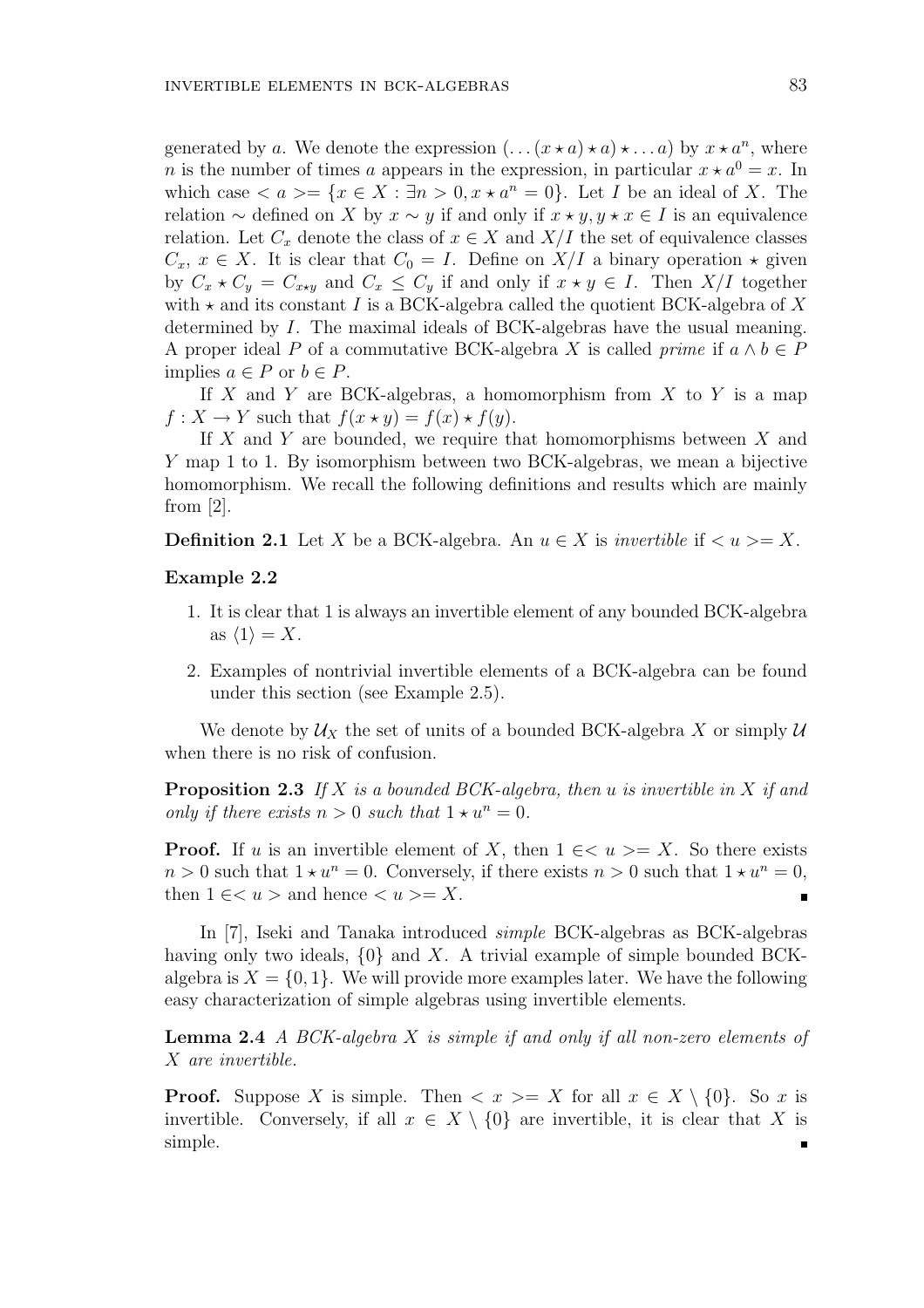#### Example 2.5

#### 1. Example of a simple non-commutative bounded BCK-algebra

For  $n > 1$ , consider  $X = \{a_1, a_2, \ldots, a_n\}$  and order X by  $a_i \le a_{i+1}$  for all  $i \geq 1$ . Define  $\star$  on X by:

$$
a_i \star a_j = \begin{cases} 0 & \text{: } i \leq j \\ a_2 & \text{: } 1 < j < i \\ a_i & \text{: } j = 1 \end{cases}
$$

Then  $X$  is a bounded non-commutative simple BCK-algebra. For the simplicity, note that for every  $i > 1$ ,  $a_n \star a_i^2 = 0$ , hence  $a_i$  is invertible. Therefore, every non-zero element of  $X$  is invertible, and by Lemma 2.4,  $X$  is simple.

### 2. Example of a simple commutative bounded BCK-algebra

For  $n > 1$ , consider  $\mathbb{X}_n = \{a_0, a_1, a_2 \ldots, a_{n-1}\}\$  and order X by  $a_i \leq a_{i+1}$ for all  $i \geq 0$ . Define  $\star$  on X by:  $a_i \star a_j = 0$  if  $i \leq j$  and  $a_i \star a_j = a_k$  if  $i - j = k > 0$ . Then  $\mathbb{X}_n$  is a bounded commutative simple BCK-algebra.

# 3. Cyclic BCK-algebras

Recall that the order of a BCK-algebra  $X$  is the cardinality of  $X$  and is often denoted by  $o(X)$  or |X|. We start by introducing the order of elements in bounded BCK-algebras.

**Definition 3.1** Let X be a bounded BCK-algebra with unit 1. The *order* of  $x \in X$ , denoted by  $o(x)$ , is the smallest positive integer n such that  $1 \star x^n = 0$ . If such *n* does not exist, we say that  $x$  has infinite order.

It is obvious that 1 is the only invertible element of order 1. It is also clear from the definition that an  $x \in X$  has finite order if and only if x is invertible. If X is a bounded implicative different than  $\{0,1\}$ , then each  $x \in X \setminus \{1\}$  has infinite order. This is because, in a bounded implicative BCK-algebra, we have  $1 \star x^n = 1 \star x$  for all  $n > 1$ .

**Lemma 3.2** Let u be an invertible element of  $X$  of order n. Then the following elements  $0, 1, 1 \star u^i$ ,  $i = 1, \ldots, n - 1$ , of X are pairwise distinct.

**Proof.** By contradiction, suppose that  $1 \star u^i = 1 \star u^j$  for some  $0 \leq i \leq j \leq n$ . Then

$$
0 = 1 \star u^n
$$
  
=  $(1 \star u^j) \star u^{n-j}$   
=  $(1 \star u^i) \star u^{n-j}$  since  $1 \star u^i = 1 \star u^j$   
=  $1 \star u^{n-j+i}$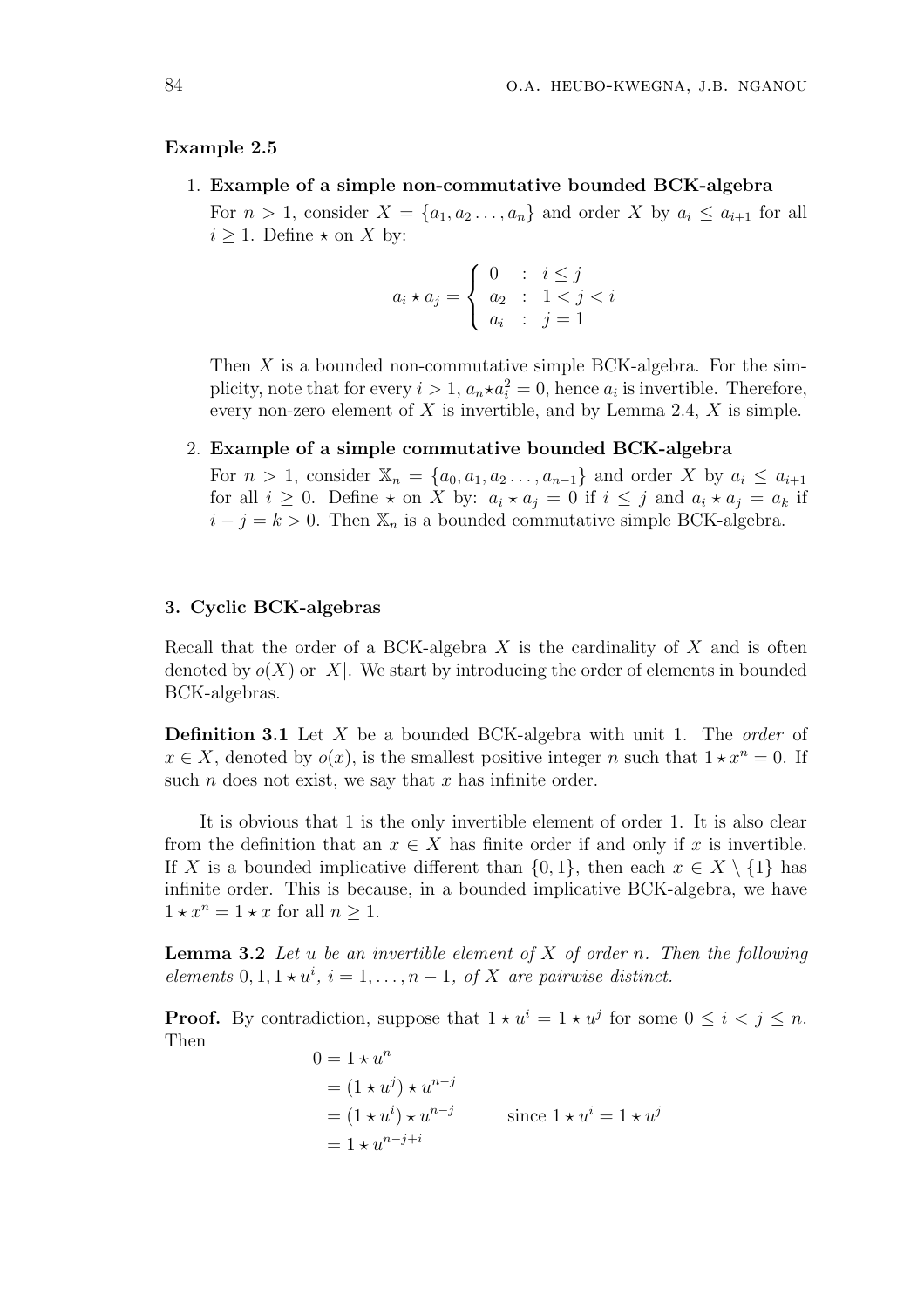But  $n - j + i < n$  which is a contradiction with the order of u being n. So,  $1 \star u^i \neq 1 \star u^j$  for  $1 \leq i < j \leq n$ , as required.

Next, we give a result that provides an upper bound for the orders in finite BCK-algebras.

**Proposition 3.3** Let  $X$  be a finite bounded BCK-algebra. Then for every invertible element u of X,  $o(u) < o(X)$ .

Proof. This is immediate from Lemma 3.2.

Remark 3.4 The upper bound given in Proposition 3.3 is the sharpest possible. In fact consider the BCK-algebra of Example 2.5 2, then it is easy to see that  $a_1$ has order n.

We introduce the following definition.

**Definition 3.5** A cyclic BCK-algebra X is a finite bounded BCK-algebra with an invertible element  $u \in X$  such that  $o(u) = o(X) - 1$ .

The above definition is motivated by the following result.

**Proposition 3.6** Let X be cyclic BCK-algebra of order n. Then, there exists  $u \in X$  invertible such that

$$
X = \{1 \star u^{i} : i = 0, 1, 2, \dots, n - 1\}
$$

where  $1 \star u^0 = 1$ .

**Proof.** Since X is cyclic of order n, there exists an invertible element  $u \in X$  of order  $n-1$ . It follows from Lemma 3.2 that the elements  $1 \star u^{i}$ 's are pairwise distinct. Therefore,  $|\{1 \star u^{i} : i = 0, 1, 2, ..., n-1\}| = n$ . Thus as  $|X| = n$ , we obtain that  $X = \{1 \star u^{i} : i = 0, 1, 2, ..., n - 1\}$  as needed.

Recall that if X is a BCK-algebra and  $a \in X \setminus \{0\}$ , then a is called an atom of X if for every  $x \in X$ , if  $x \le a$ , then  $x = 0$  or  $x = a$ . We start with the following easy lemma.

Lemma 3.7 Every Cyclic BCK-algebra X is a BCK-chain. Furthermore, the atom of X is the generator for X, in particular the generator is unique.

**Proof.** Let X be a cyclic algebra of order n, by Proposition 3.6, there exists  $u \in X$  such that  $X = \{1 \star u^i : i = 0, 1, 2, \ldots, n-1\}$ . Note that  $i \geq j$  implies  $1 \star u^i \leq 1 \star u^j$ , therefore,

$$
0 = 1 \star u^{n-1} \le 1 \star u^{n-2} \le \dots \le 1 \star u \le 1 \star u^0 = 1
$$

Hence  $X$  is a chain.

It remains to show that  $1 \star u^{n-2} = u$ . Note that, since  $u \neq 0$ , and  $X =$  $\{1 \star u^{i} : i = 0, 1, 2, \ldots, n-1\},\$  then  $u = 1 \star u^{i}$  for some  $i = 0, 1, \ldots, n-2$ . But since  $u \star u = 0$ , then  $1 \star u^{i+1} = 0$ , thus by the definition of order, we get  $n-1 \leq i+1$ . Hence  $i \geq n-2$ , thus  $i = n-2$  and  $u = 1 \star u^{n-2}$  as needed. Note that  $1 \star u^{n-2}$  is the atom of X.  $\blacksquare$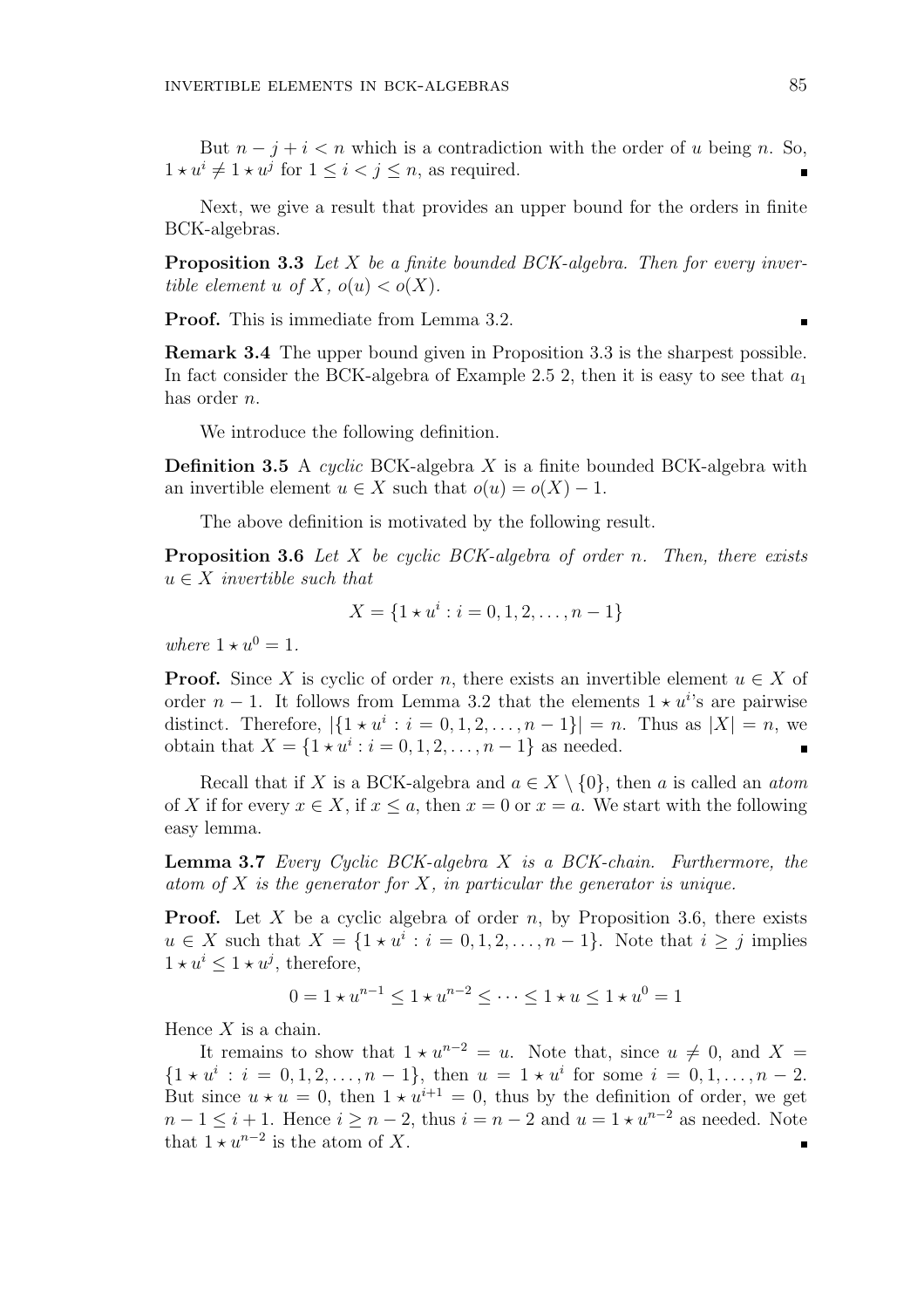Remark 3.8 It is straightforward to see that properties such as cyclicity, commutativity, and simplicity are preserved by BCK-isomorphisms. It is also clear that orders of elements are preserved by BCK-isomorphisms as well.

Theorem 3.9 Every Cyclic BCK-algebra of order n is isomorphic to the BCKalgebra  $\mathbb{X}_n$  of Example 2.5 2. In particular, every cyclic BCK-algebra is simple and commutative.

**Proof.** From Lemma 3.7, we have  $X = \{0 \le u \le 1 \star u^{n-3} \cdots \le 1 \star u \le 1\}$ . For simplicity, we denote  $1 \star u^{n-i-1}$  by  $x_i$ , so  $x_0 = 0$ ,  $x_1 = u$ , and so on.

We need to show that  $x_i \star x_j = 0$  if  $i \leq j$  and  $x_i \star x_j = x_k$  if  $i - j = k > 0$ . It is clear that  $x_i \star x_j = 0$  if  $i \leq j$ .

It remains to show that  $x_i \star x_j = x_k$  if  $i - j = k > 0$ .

For this, we first prove the case  $k = 1$ , that is  $i = j + 1$ . We have

$$
(x_i \star x_j) \star x_1 = (x_i \star x_j) \star u
$$
  
=  $(x_i \star u) \star x_j$   
=  $x_j \star x_j$  since  $x_j = x_i \star u$   
= 0

Hence  $x_i \star x_j \leq u$ , so  $x_i \star x_j = 0$  or  $x_i \star x_j = u$ . But  $x_i \star x_j = 0$  implies  $x_i = x_j$ which is impossible. Therefore,  $x_i \star x_j = u = x_1$  as needed.

For the general step, assume  $k > 1$  and  $i = j + k$ . For simplicity, name  $x_i \star x_j$ by a. Since  $X = \{1 \star u^{i} : i = 0, 1, 2, \ldots, n-1\}$ , we know that  $a = 1 \star u^{r}$  for some  $r = 0, 1, \ldots, n - 1.$ 

On the other hand, we have

$$
a \star u^{k-1} = (x_i \star x_j) \star u^{k-1}
$$
  
=  $(x_i \star u^{k-1}) \star x_j$   
=  $x_{j+1} \star x_j$  since  $x_{j+1} = x_i \star u^{k-1}$   
=  $u$  by the step above

Thus  $u = a \star u^{k-1} = 1 \star u^{r+k-1}$ , therefore  $1 \star u^{r+k} = u \star u = 0$ , thus  $n-1 \le r+k$ . Hence  $r \ge n - k - 1(1)$ . On the other hand, since  $u \ne 0$  and  $u = 1 \star u^{r+k-1}$ , then  $r + k - 1 \leq n - 2$  as  $1 \star u^s = 0$  for all  $s \geq n - 1$ . Therefore,  $r \leq n - k - 1$ , which coupled with (1) imply that  $r = n - k - 1$ . Thus,  $x_i \star x_j = a = 1 \star u^{n-k-1} = x_k$ as required.

It is now clear that  $x_i \mapsto a_i$  is an isomorphism between X and  $\mathbb{X}_n$ , so  $X \cong \mathbb{X}_n$ as needed.

Now, since  $\mathbb{X}_n$  is commutative and simple, it follows from Remark 3.8 that X is commutative and simple.

Remark 3.10 As stated in Theorem 3.9, cyclic BCK-algebras are commutative and simple. Note however that a finite bounded simple BCK-algebra needs not be cyclic  $[e.g., Example 2.5(1)]$ . Neither is every finite bounded commutative BCKalgebra cyclic [e.g.,  $B_{4-2-3}$  from [3]], but every finite bounded commutative and simple BCK-algebra is cyclic as we now prove.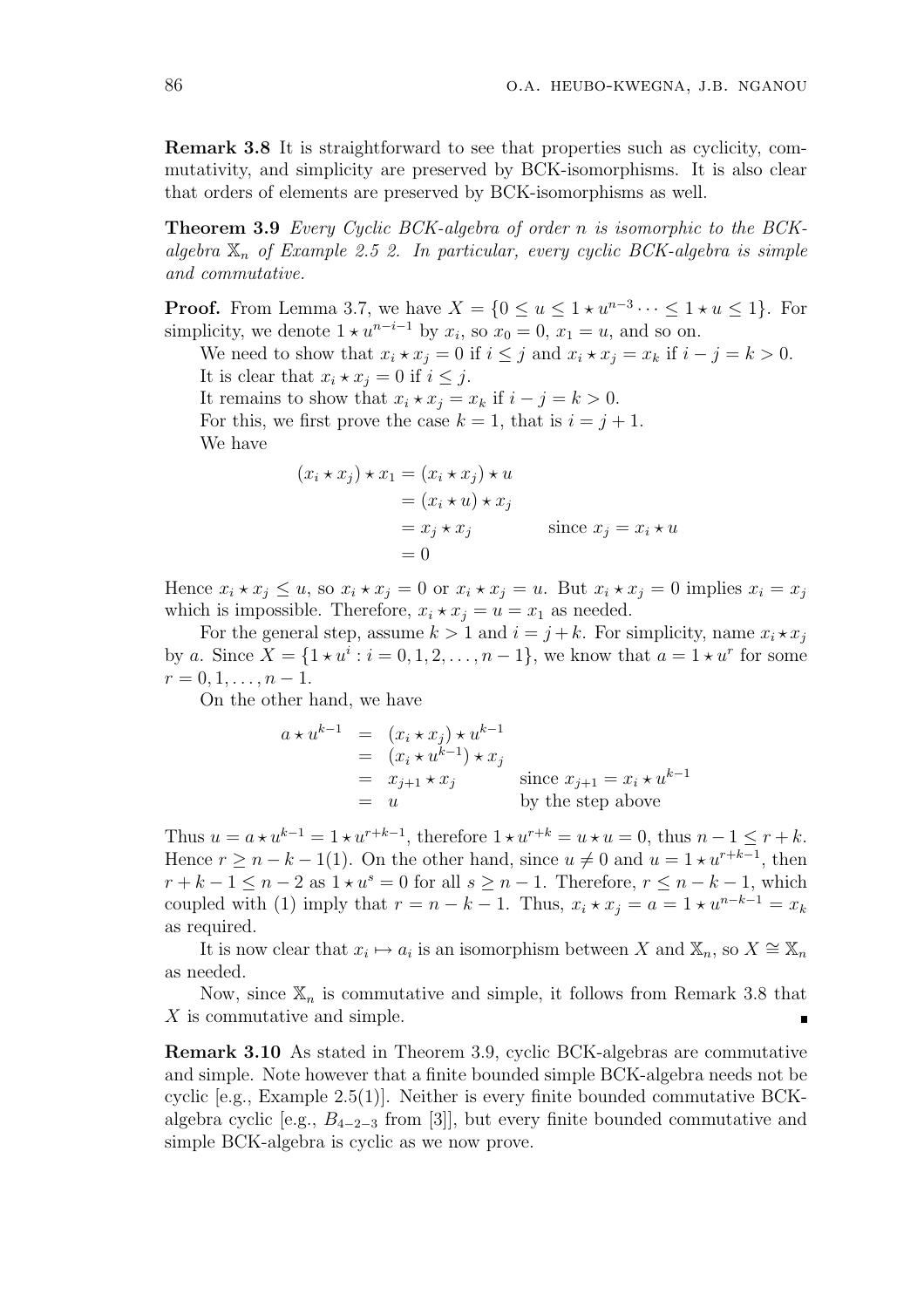Proposition 3.11 A finite bounded BCK-algebra is cyclic if and only if it is commutative and simple.

**Proof.** Note that the necessity is from Theorem 3.9 and the sufficiency is an immediate consequence of [Cor. 2.3.2, Thm. 2.3.3] from [3].

A combination of [4, Theorem 7], [4, Theorem 8] and Proposition 3.11 yields the following structure result for bounded commutative BCK-algebras.

Theorem 3.12 Every finite non-zero bounded commutative BCK-algebra is a product of cyclic BCK-algebras.

It follows from Theorem 3.12 that every bounded commutative BCK-algebra of prime order is cyclic. This result is for bounded commutative BCK-algebras what the fundamental theorem of finite Abelian groups is for Abelian groups.

Proposition 3.13 Every non-zero sub-algebra of a cyclic BCK-algebra is cyclic.

**Proof.** Let X be a cyclic BCK-algebra algebra and S a non-zero sub-algebra of X. Then, by Theorem 3.9, X is commutative and simple. Therefore, by Theorem 2.3.8 of [3], S is simple. But being a sub-algebra of a commutative algebra, S is also commutative. On the other hand by Lemma 3.7, X is a finite BCK-chain, thus  $S$  is bounded. Therefore,  $S$  is bounded, commutative and simple, hence cyclic by Proposition 3.11.

We have the following result that can rightfully be called the Lagrange's theorem for bounded commutative BCK-algebras.

Proposition 3.14 Let X be a bounded commutative BCK-algebra of finite order. Then, for every ideal  $I$  of  $X$ ,

$$
|X| = |I||X/I|
$$

In particular, the order |I| of I divides  $|X|$ .

**Proof.** First, note that from Theorem 3.12, there exist simple algebras  $X_i$ ,  $i=1, ..., n$ , such that  $X=$  $\frac{n}{\sqrt{2}}$ where  $\iota_k: X_k \to X$  is the natural inclusion.  $X_i$ . For each  $k=1, ..., n$ , let  $I_k:=\{a \in X_k : \iota_k(a) \in I\},\$ 

Claim.  $I = I_1 \times \cdots \times I_n$ .

Let  $x = (x_1, \ldots, x_n) \in I$ . Then for each  $k = 1, \ldots, n$ ,  $x \star \hat{x} = \iota_k(x_k)$ , where  $\hat{x}$  is obtained from x by keeping every coordinate, but replacing the  $k^{th}$ -coordinate by 0. Since  $x \in I$ , then  $x \star \hat{x} \in I$  and therefore  $\iota_k(x_k) \in I$  for all  $k = 1, \ldots, n$ . Thus,  $x_k \in I_k$  for all  $k = 1, \ldots, n$  and hence  $x \in I_1 \times \cdots \times I_n$ .

Conversely, if  $x = (x_1, \ldots, x_n) \in I_1 \times \cdots \times I_n$ , then

$$
(\ldots((x \star \iota_n(x)) \star \iota_{n-1}(x)) \ldots \star \iota_1(x)) = 0 \in I.
$$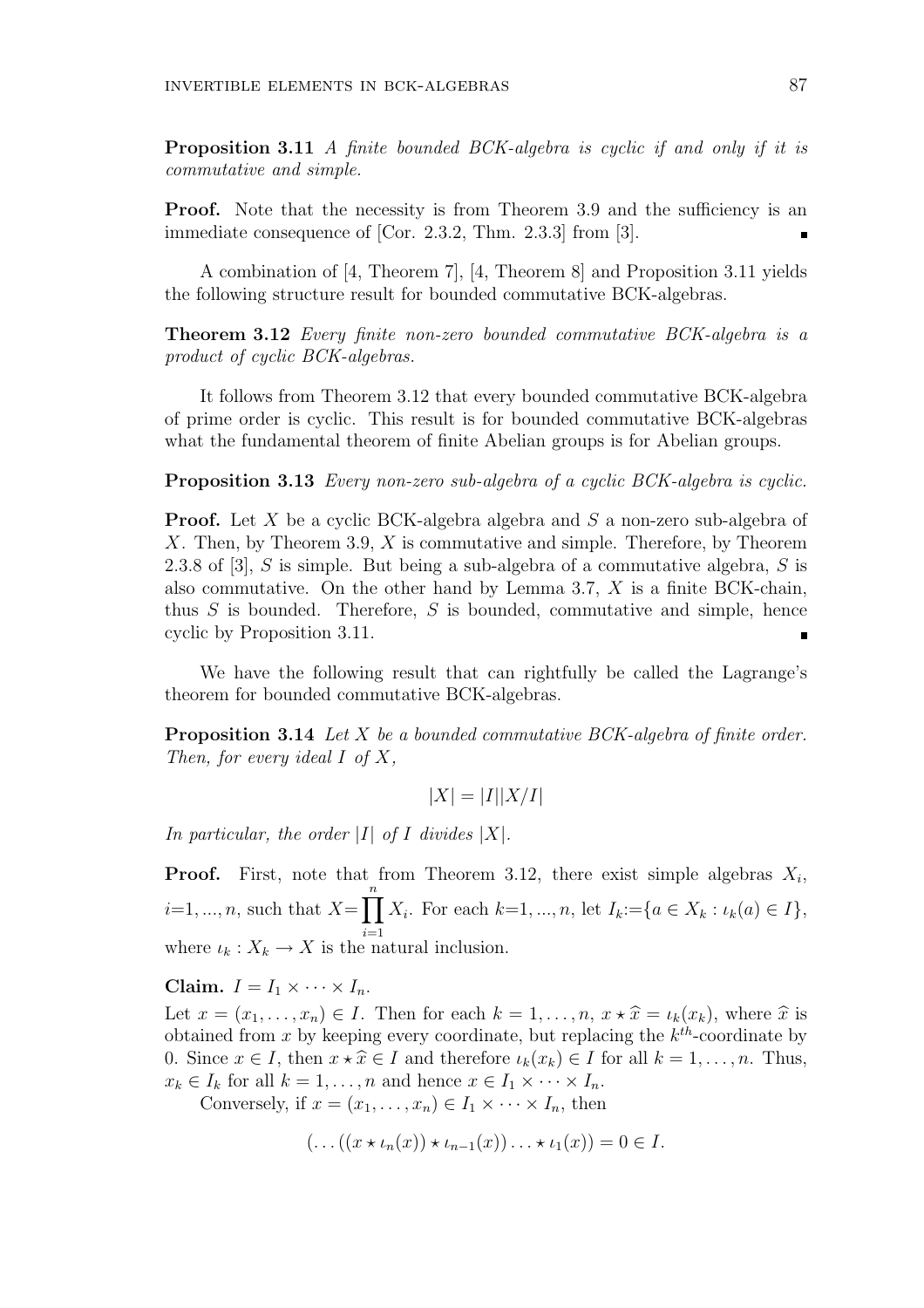Since  $\iota_k(x) \in I$  for all  $k = 1, \ldots, n$  and I is an ideal of X, one obtains that  $x \in I$ . In addition, since each  $X_k$  is simple, then  $I = I_1 \times \cdots \times I_n$  with  $I_k = \{0\}$  or  $X_k$ .

Now, let  $A = \{k \in \{1, \ldots, n\} | I_k = \{0\}\}\$ , so  $I_k = X_k$  for all  $k \notin A$ . For every  $x = (x_k) \in X$ , it is easy to see that  $C_x = \{(a_k) \in X | a_k = x_k \text{ for all } k \in A\}$ . It follows that the map  $(a_k) \mapsto (b_k)$  (where  $b_k = 0$  for  $k \in A$  and  $b_k = a_k$  otherwise) is a bijection between  $C_x$  and I. Therefore, for every  $x \in X$ ,  $|C_x| = |I|$ . Since  $X =$  $C_x$ , then

$$
X/I
$$

$$
|X| = \sum_{X/I} |C_x| = \sum_{X/I} |I| = |I||X/I|.
$$

Hence  $|X| = |I||X/I|$ , in particular |I| divides |X| as required.

Remark 3.15 It is important to point out that to prove Proposition 3.14, we have just proved that any ideal  $I$  of  $X$  is the product of ideals coming from each component  $X_i$ , but this is not true in general for infinite product. In fact if we consider the direct sum of algebras, it is an ideal of the direct product that is not the direct product of ideals.

Remark 3.16 Note that Proposition 3.14 holds for any BCK-algebra that is a product of finite simple algebras as this was the only aspect of finite bounded commutative BCK-algebras used in the proof.

**Proposition 3.17** Let  $X_1, X_2, \ldots, X_n$  be bounded BCK-algebras and  $X =$  $\frac{n}{\sqrt{2}}$  $i=1$  $X_i$ . Then

$$
\mathcal{U}_X = \times_{i=1}^n \mathcal{U}_{X_i}
$$

**Proof.** Let  $x = (x_1, \ldots, x_n) \in X$  such that each  $x_i$  is invertible in  $X_i$ . Then, for each *i*, there exists  $n_i$  such that  $1 \star x_i^{n_i} = 0$ . If  $m = \max\{n_i\}$ , then  $1 \star x^m = 0$ , so  $x$  is invertible. The reverse inclusion is even simpler.  $\blacksquare$ 

Remark 3.18 Proposition 3.17 is not true in general for infinite product. For instance, consider the real interval  $X_i = [0, 1]$  with  $\star$  defined as  $x \star y =$  $\max\{0, x - y\}$  for each  $i \in \mathbb{N}$ . Now, let  $X = \prod_{i \in \mathbb{N}} X_i$  and  $x = (1/i)_{i \in \mathbb{N}} \in X$ . Now, for each i,  $1/i$  is invertible in  $X_i$  as  $X_i$  is simple, but we claim that x is not invertible. Suppose that  $x$  is invertible. Then, there is a positive integer  $n$  such that  $1 \star x^n = 0$ , i.e., for all  $i \in \mathbb{N}$ ,  $1 \star (1/i)^n = 0$  (\*). But there exists an  $i_0 > n$ such that  $(k + 1)/i_0 < 1$  for each  $k = 1, ..., n$ . Thus,  $1 - k/i_0 > 1/i_0$  for each  $k = 1, \ldots, n$ . So then  $1 \star (1/i_0)^n = 1 - n/i_0 \neq 0$ , which is a contradiction with  $(*)$ .

Most of the theory of BCK-algebras studied so far in this article is in perfect agreement with the classical ring theory. But this is a major difference between the two theories because the units of direct product of rings is the product of units.

We obtain the following characterization of implicative BCK-algebras using invertible elements.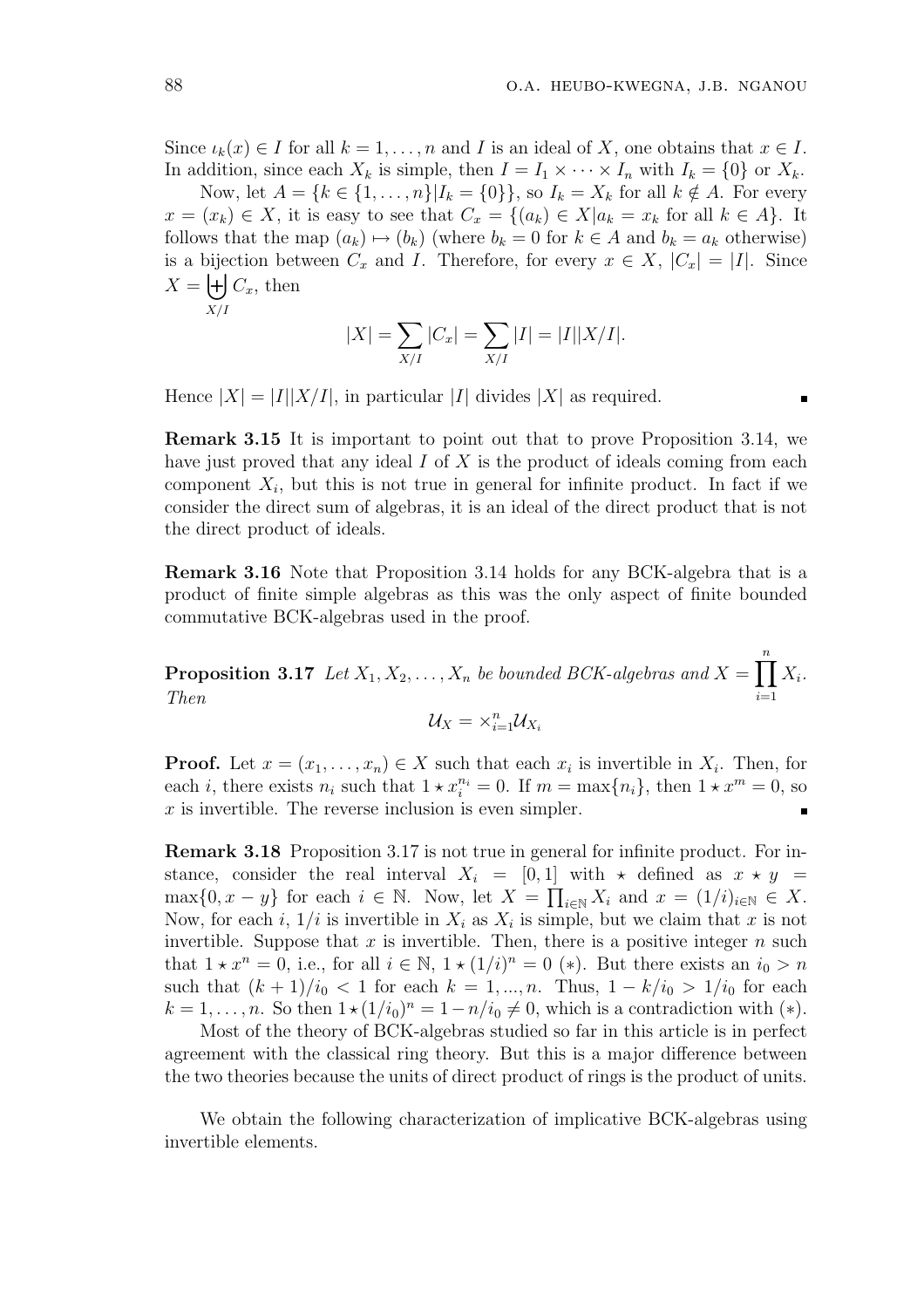**Proposition 3.19** Let  $X$  be a non-zero bounded commutative BCK-algebra. Then X is implicative if and only if  $U_X = \{1\}.$ 

**Proof.** Note that if X is a non-zero bounded implicative, and  $x \in \mathcal{U}_X$ , then there exists  $n \geq 1$  such that  $1 \star x^n = 0$ . But since  $1 \star x^n = 1 \star x$  [6, Prop. 6], hence  $x = 1$  and  $U_X = \{1\}.$ 

Conversely, suppose that  $X$  is a non-zero bounded commutative BCK-algebra such that  $\mathcal{U}_X = \{1\}$ . Since X is commutative and bounded, in order to show that X is implicative, it is enough by [6, Prop. 6] to show that  $x \vee Nx = 1$  for all  $x \in X$ . Let  $x \in X$ , then since  $Nx \leq x \vee Nx$ , we have  $1 \star (x \vee Nx) \leq 1 \star Nx = 1 \wedge x = x$ . Hence,  $1 \star (x \vee Nx) \leq x$ , which implies  $1 \star (x \vee Nx)^2 \leq x \star (x \vee Nx) = 0$  as  $x \leq x \vee Nx$ . Therefore,  $1 \star (x \vee Nx)^2 = 0$ , hence  $x \vee Nx \in \mathcal{U}_X = \{1\}$  and  $x \vee Nx = 1$  as needed.  $\blacksquare$ 

Remark 3.20 Proposition 3.19 is not true in general for bounded non-commutative algebras. In fact there are bounded positive implicative algebras X with  $U_X=\{1\}$  that are not implicative, see for example the BCK-algebra  $B_{5-2-12}$  from [3].

# 4. J-Semisimple BCK-algebras

Given a bounded BCK-algebra X, we denote by  $J(X)$  the intersection of all maximal ideals of X.

**Definition 3.1** A bounded BCK-algebra X is J-semisimple if  $J(X) = 0$ .

### Example 3.2

- 1. For every  $n \geq 1$ ,  $J(\mathbb{X}_n) = 0$ , because  $\mathbb{X}_n$  is simple. So, for all n,  $\mathbb{X}_n$  is J-semisimple.
- 2. Let X is an unbounded BCK-algebra, and  $\hat{X}$  be the Iséki's extension i.e., the BCK-algebra obtained by adjunction of a unit [see [5], Section II]. Then, since X is the unique maximal ideal of  $\widehat{X}$ , then  $J(\widehat{X}) = X$ . Thus,  $\widehat{X}$  is not J-semisimple.
- 3. [3, Ex.1.2.2] In this example,  $\mathbb{Z}^+$  denotes the set of all non-negative integers. Let  $A := \{a_n : n \in \mathbb{Z}^+\}$  such that  $A \cap \mathbb{Z}^+ = \emptyset$  and let  $X = A \cup \mathbb{Z}^+$ . Define a binary operation  $\star$  on X as follows: For every  $m, n \in \mathbb{Z}^+$ ,

$$
m \star n = \max\{0, m - n\}
$$
  
\n
$$
m \star a_n = 0
$$
  
\n
$$
a_m \star n = a_{m+n}
$$
  
\n
$$
a_m \star a_n = n \star m
$$

Then, it is easy to see that  $X$  is a bounded commutative BCK-algebra with unit  $a_0$ . In fact, the BCK-order on X is given by the chain

$$
0 \leq 1 \leq \cdots a_2 \leq a_1 \leq a_0.
$$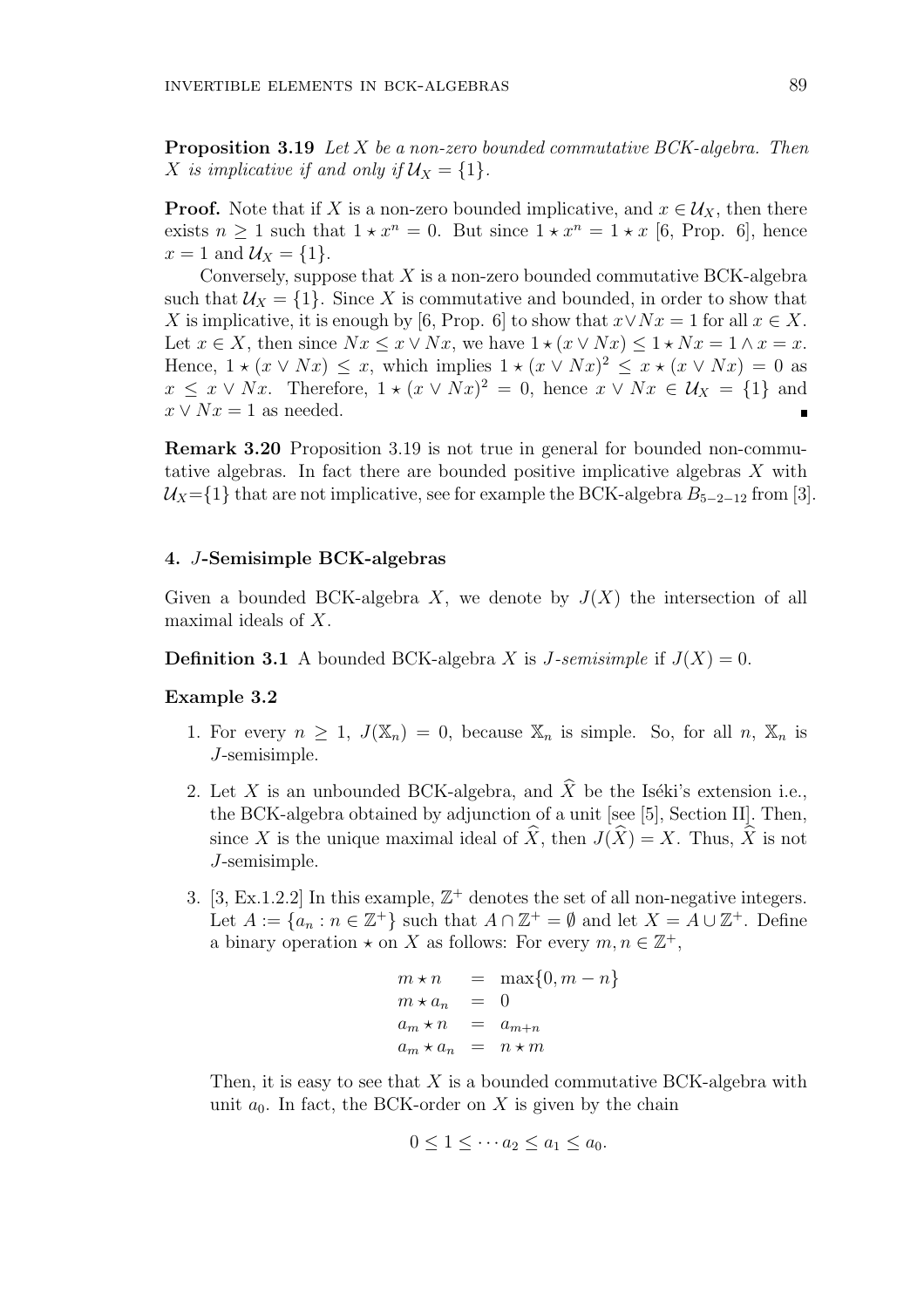One can verify that  $\mathcal{U}_X = A$  and that  $\mathbb{Z}^+$  is the ideal of X generated by 1. Therefore, by  $[2, Thm. 4.3], X$  is a local BCK-algebra with unique maximal ideal  $\mathbb{Z}^+$ . In fact, it is quite straightforward to see that X has only three ideals:  $0, \mathbb{Z}^+$  and X. In either case,  $J(X) = \mathbb{Z}^+$  and X is not J-semisimple.

4. Let  $X =$  $\overline{a}$  $n \in \mathbb{N}$  X<sub>n</sub>. Since each X<sub>n</sub> is simple, then by Proposition 3.7 below, X is an infinite J-semisimple BCK-algebra.

Recall that in ring theory the Jacobson radical of a ring is the intersection of all maximal ideals of the ring. So the notion of Jacobson radical coincides with  $J(X)$  in the context of bounded BCK-algebras. Motivated by the fact that the Jacobson radical of a ring is characterized in terms of units of the ring, we give a characterization of  $J(X)$  in terms of invertible elements of any bounded BCK-algebra X.

Proposition 3.3 Let X be a bounded BCK algebra with unit 1. Then

$$
J(X) = \{ x \in X : 1 \star x^n \in \mathcal{U}_X \text{ for all } n \in \mathbb{N} \}
$$

**Proof.** First note that for any  $x \in X$ , if there exists  $n \geq 1$  so that  $1 \star x^n \notin \mathcal{U}_X$ , then there exists a maximal ideal M of X such that  $1 \star x^n \in M$ . Therefore, since  $1 \notin M$ , it follows that  $x \notin M$ . Hence  $x \notin J(X)$ .

Conversely, suppose that  $1 \star x^n$  is invertible for all n. Suppose that there is a maximal ideal M such that  $x \notin M$ . Then since  $X/M$  is simple [2, Prop. 3.6], it follows by [2, Lemma 3.5] that  $C_x \in X/M$  is invertible. So there is an m such that  $C_{1 \star x^m} = C_0$ . Thus  $1 \star x^m \in M$  a contradiction.

**Corollary 3.4** Let  $X$  be a bounded BCK-algebra that is J-semisimple and  $A$  be a subalgebra of X. If  $1 \in A$ , then A is J-semisimple.

**Proof.** Since  $1 \in A$ , it follows from Proposition 3.3 that  $J(A) \subseteq J(X) = 0$ , hence  $J(A) = 0.$ 

Recall that a bounded BCK-algebra  $X$  is multiply implicative if, for all  $x, y \in X$ , there is a positive integer  $n = n(x, y)$  such that  $x \star (y \star x^n) = x$ . In particular, any bounded implicative BCK-algebra is multiply implicative.

Corollary 3.5 Every bounded multiply implicative BCK-algebra is J-semisimple.

**Proof.** Let X be a bounded multiply implicative BCK-algebra and let  $x \in J(X)$ . Then there is an  $n = n(x, 1)$  such that  $x \star (1 \star x^n) = x$ . Letting  $u = 1 \star x^n$ , we have  $x \star u = x$  and so  $u \in I := \{y \in X : x \star y = x\}$ . It is not hard to see that I is an ideal of X. In fact,  $x \star 0 = x$  so  $0 \in I$ . Now let  $y \star z, z \in I$ . On one hand, we know that  $x \star y \leq x$ , on the other hand,  $x = x \star (y \star z) = (x \star z) \star (y \star z) \leq x \star y$ [3, Cor.1.1.6]. Thus  $x = x \star y$  and  $y \in I$  as needed.

But then, by Proposition 3.3,  $u = 1 \star x^n$  is invertible and it then follows that  $I = X$ . Thus 1 ∈ I and  $x = x \star 1 = 0$ . Hence  $J(X) = 0$  and X is J-semisimple.  $\blacksquare$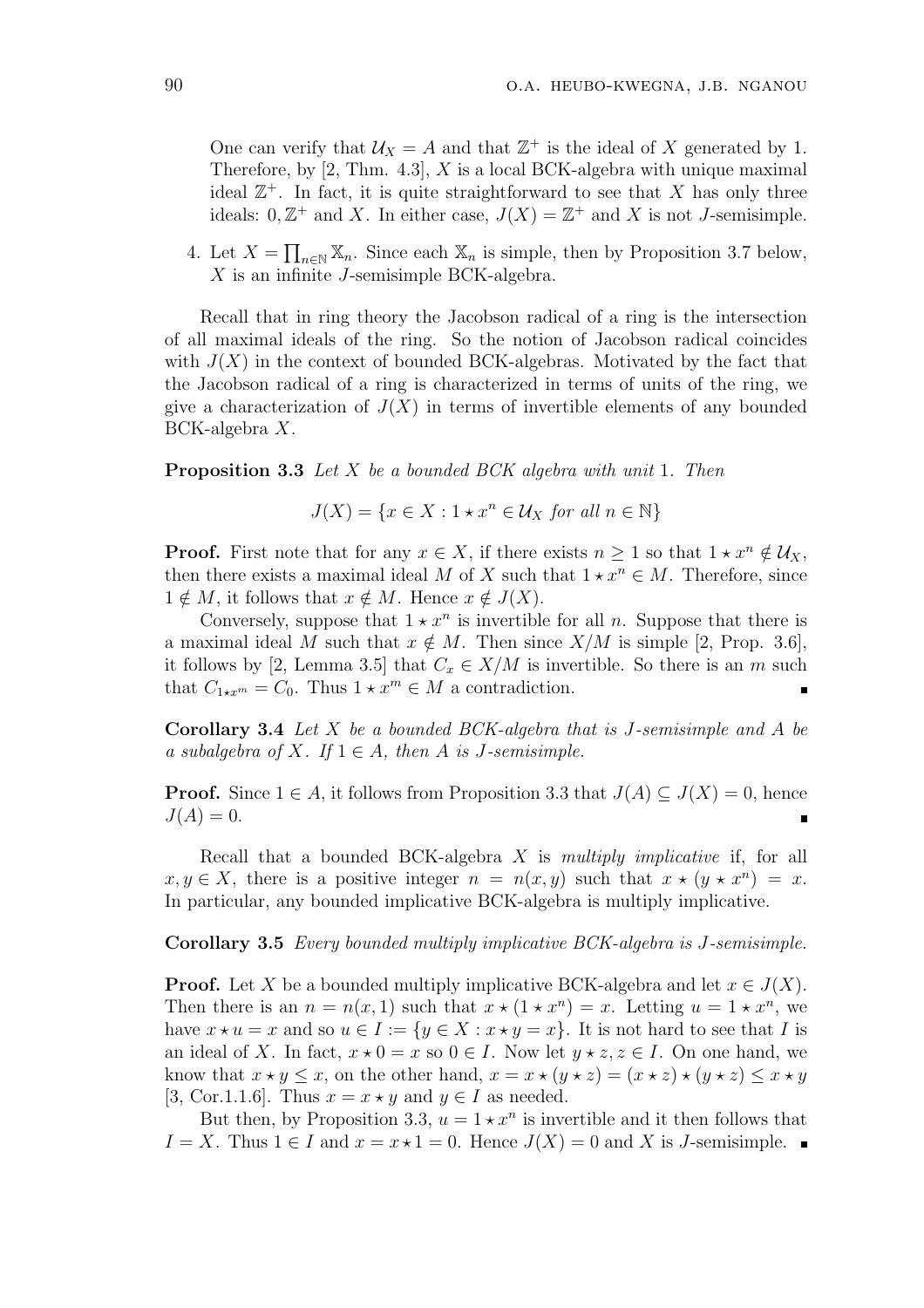Remark 3.6 It is well known that the converse of Corollary 3.5 is not true (see Example 5.3.1 [3]).

**Proposition 3.7** Let  $(X_i)_{i \in I}$  be a family of bounded simple BCK-algebras and  $X =$ i∈I  $X_i$  the direct product of the family  $(X_i)_{i\in I}$ . Then X is J-semisimple.

**Proof.** We claim that  $J(X) \subseteq$  $\overline{v}$ i∈I  $J(X_i)$  in which case  $J(X) = 0$  as each  $J(X_i) = 0$  since, for each  $i \in I$ ,  $X_i$  is a bounded simple BCK-algebra. To prove the claim, let  $x = (x_i)_{i \in I} \in J(X)$ . Then, by Proposition 3.3,  $1 \star x^n = (1 \star x_i^n)_{i \in I}$ is invertible for all positive integer  $n$ . By definition of invertible, it is clear that if  $y = (y_i)_{i \in I}$  ∈ X is invertible, then for each  $i \in I$   $y_i$  is invertible in  $X_i$ . So then, for each  $i \in I$ ,  $1 \star x_i^n$  is invertible for all positive integer n in  $X_i$ . So  $x_i \in J(X_i)$ .

### Remark 3.8

- 1. The same argument in the proof of proposition 3.7 will show that a direct product of J-semisimple BCK-algebras is again J-semisimple.
- 2. To prove Proposition 3.7, we used the fact that  $J($  $\overline{a}$  $_{i\in I} X_i) \subseteq$  $\overline{a}$  $_{i\in I}$   $J(X_i)$ . In fact, for finite product, one can easily, combining Proposition 3.17 and Proposition 3.3 , see that

$$
J\left(\prod_{i=1}^n X_i\right) = \prod_{i=1}^n J(X_i).
$$

An open question is whether equality still holds for infinite product.

Since every bounded commutative BCK-algebra of finite order is a product of simple BCK-algebras [Theorem 3.12] we obtain as a consequence of Proposition 3.7 the following:

Corollary 3.9 Every bounded commutative BCK-algebra of finite order is J-semisimple.

### Remark 3.10

- 1. The Iséki's extension  $\widehat{X}$  in Example 3.2.2. is bounded non commutative and may be chosen to be finite, but  $J(\widehat{X}) = X \neq 0$ .
- 2. If a finite bounded local BCK-algebra is not simple, then it is non-commutative.
- 3. It is worth pointing out that Corollary 3.9 is not true in general for infinite algebras. In fact, there exists infinite bounded commutative BCK-algebras that are not J-semisimple. For instance, the BCK-algebra  $X$  of Example 3.2.3. is bounded and commutative, but with  $J(X) \neq 0$ .